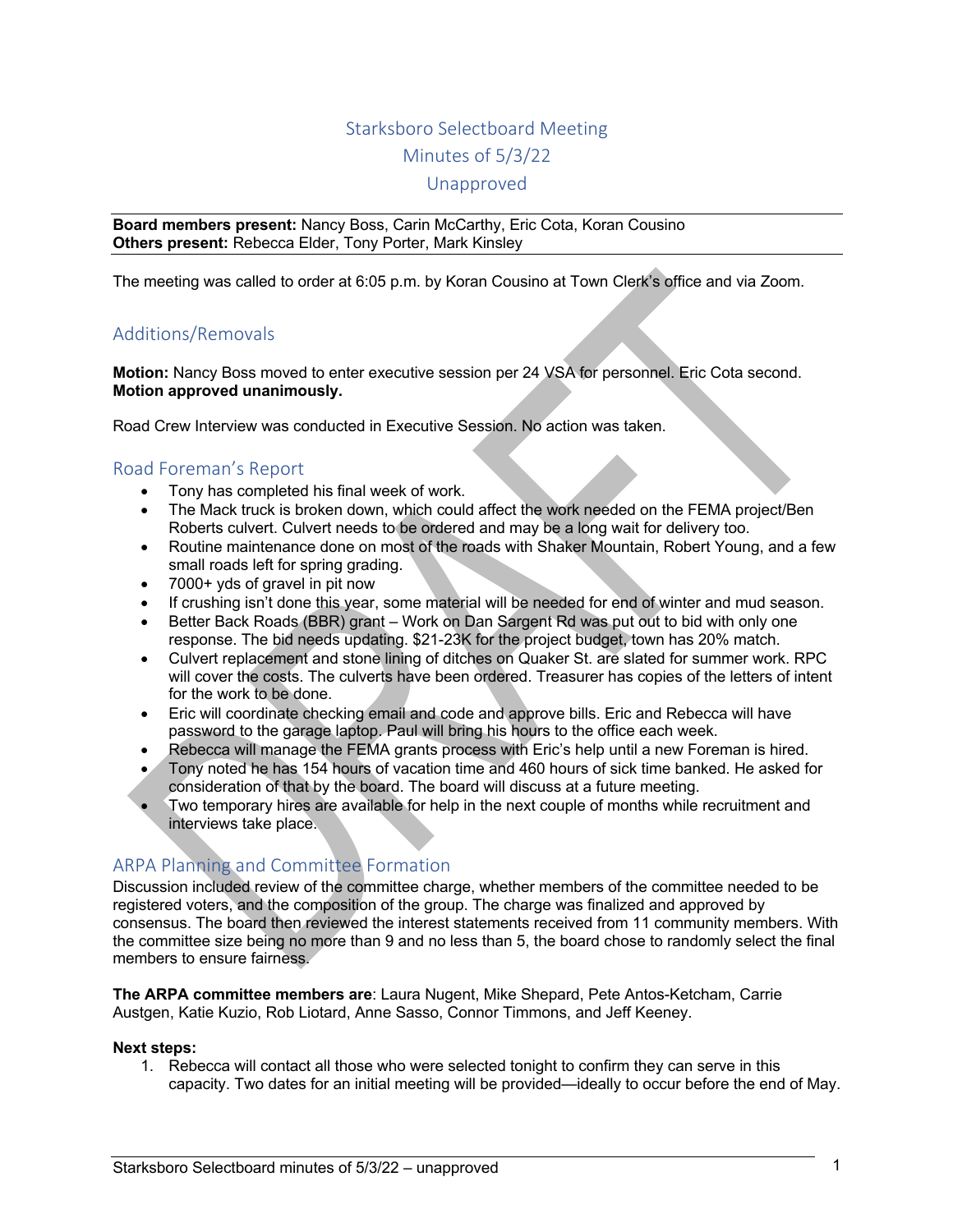- 2. Rebecca will create reference binder and provide materials to the committee including open meeting law information.
- 3. Committee members will meet as a group (in-person and via Zoom) to make introductions, review the committee charge and resource materials, discuss a meeting schedule, and elect a chair, vice chair, and clerk.
- 4. After this meeting, the selectboard will ask the chair, vice chair, and clerk to attend a selectboard meeting to review process and discuss how the town will help facilitate the process for proposals from the community at large.

The board was overwhelmed with the interest expressed and excited to see folks getting involved who have not yet served in a town role. Thanks to all who expressed interest in the ARPA process and willingness to serve on the committee. Once the group has met, more detailed information will be shared with the community about the process for submitting proposals for consideration.

# Warrants for Orders and Payroll

**Motion:** Eric Cota made a motion to approve the warrants as presented by the Treasurer. Nancy Boss second. **Motion approved unanimously.**

### Treasurer's Report

- VLCT audit is done. There was a \$400 additional charge; highway salaries were up. Workers Comp – even if waivers are in place, the town is charged.
- Census report on payroll and benefits completed.
- TA-60 Highway financial plan for FY22 Certificate of compliance and inventory needs 3 signatures. Highway reporting is due July 2, 2022.

## Current Business

**Grand Fondo cycling event request** for Sat. June 25, 2022– Discussion about event details as outlined in proposal. Laid back event with 500 riders over 8 hours. Event organizers provide health stations, provisions for care, clean up of trash and signage post event. Information to be posted on FPF 2 weeks in advance of event with a reminder 1 week before so local residents are well informed and can plan accordingly. Cyclists will enter Starksboro via Dowingsville Rd from Lincoln, continue on Jerusalem Rd, turn onto Rte 17 and over the App Gap, departing Starksboro at Buel's Gore. Some riders repeat this loop a second time. All the route information can be found at www.vermontgranfondo.com **Motion:** John Painter moved to approve the requested route for the Gran Fondo on 6/25/22 as presented with info posted on FPF 2 weeks and 1 week in advance. Eric Cota second. **Motion approved** 

**unanimously. Rooted Vermont cycling event request for July 31, 2022** – Discussion about event feedback from last

year. The board heard from residents at the 116/Ireland Rd intersection that cyclists were not stopping before turning onto Rte. 116. The board is primarily concerned about safety and ensuring no accidents occur. Signs were also not removed promptly last year.

**Motion:** John Painter moved to approve the request route for the Rooted Vermont event on 7/31/22 as presented.

**Discussion:** If the board receives reports of cyclists not observing traffic signs and rules this year, the group will be required to hire the AC Sheriff for future events to monitor traffic. **Motion approved unanimously.**

**Jerusalem Schoolhouse contract –** Review next meeting.

### Minutes Review

**Motion:** Nancy Boss moved to approve the minutes of 4/7 and 4/8 as presented and 4/19 with corrections. Eric Cota second. **Motion approved unanimously.**